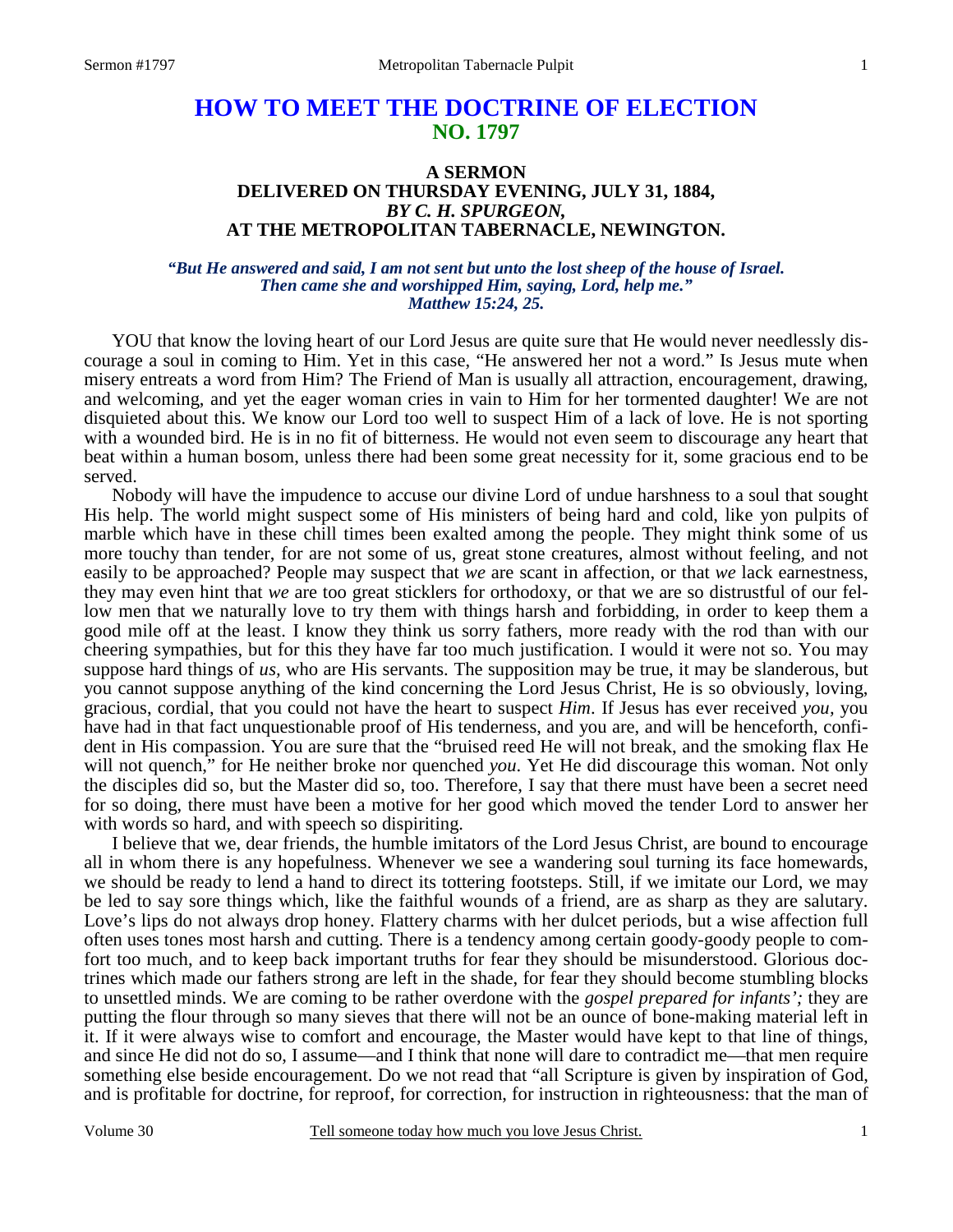God may be perfect, thoroughly furnished unto all good works"? There are truths which ought not to be kept back because they may not encourage, for their use is to reprove and correct. There are truths which at certain seasons ought to be told, even though the temporary effect may be to dampen the ardor or to dull the hope of the sinner who is coming to Christ. Like our Master, we must always long after the salvation of sinners, but, like Him, we must go about it wisely. We must exhibit great fatherly tenderness toward sinners, and be very gentle, even as a shepherd is with the lambs, but yet that very love, that very tenderness, will lead the well-instructed teacher to utter many things which the disciple had rather not hear. Our shepherdry deals not only with the green pastures, but also with the place of the sheepwashing and the shearing. We have not only to console, but to correct, ours is the edification which deals frequently with pulling down dilapidated bits of wall, in order to the security of the whole fabric, and hence we occasionally seem to be destroyers where we are really builders together with God. Our Lord knew that plain speech upon a certain truth would weed out His disciples. Did He therefore preserve a discreet silence? Not He. In due time He delivered His soul, and we read "from that time many of His disciples went back, and walked no more with Him."

 We now come to consider why the Savior spoke to this woman in this way. Why did He announce to her a fact which could not possibly assist or strengthen her faith? We may learn the answer as we proceed.

 Our Lord Jesus virtually discouraged the Syrophenician woman with the doctrine of election. I grant you that there is a difference between the election of the nation of Israel and the election of individuals, but into that we are not going tonight. The point is this; it was the doctrine of election which the Savior threw in this poor woman's way. He said to her, "I am not sent but unto the lost sheep of the house of Israel." This was enough to dampen her spirit, surely, and yet the Savior put it before her then and there.

 Why? I think He did so, first, at that time, *that it might come from Him rather than from the disciples*. If you feel it necessary that a person should be somewhat sharply rebuked, you conclude to do it yourself. You say to yourself, "If I send that message by the best friend I have he will blunder over it; he will make it more cutting than I meant it to be, and yet he will miss the point. He will inflict more pain than I intended, therefore I will communicate the unacceptable statement myself." And have you not often felt it to be a matter of real urgency to get before all others? Yes, you who have the care of hearts and minds know that there are times when you want to do all the speaking, and would like to block every other telephone in the world. You know the person and the effect which statements are likely to have upon him, and therefore you would gladly monopolize his ears for a season. The Savior knew that by and by this woman would hear that the mission of the Christ was only to Israel, and she might hear it in such a way as would much more depress her spirit than if He personally told it to her Himself. So He Himself said to her, "I am not sent to Tyre and Sidon. I am not sent but unto the lost sheep of the house of Israel." That is to say, Christ's mission as a prophet while He was here in the flesh was to Israel, and to Israel He usually restricted His labors throughout His life. He told her that Himself, I think, lest she should hear it at second hand. It will be wise for us, when we find poor souls hopefully coming to Christ, to manifest thought and prudence, and introduce them to the deeper truths of our theology, because they will hear of them one way or another, and they had better hear of them first from loving, tender-hearted Christians, than from hard, careless, loveless spirits, whose delight is found in mere terms and phrases. You cannot keep these young people in a conservatory, why should you wish to do so? It is poor policy to try and conceal the truth. It has a little of a Jesuitical look about it. Why should this particular truth be concealed? Are we ashamed of it? If so, let us revise our creed, but in the name of common honesty let us hide nothing which we believe. The more light the better. The more fully the truth is made known the more surely will good come of it. For one, I bless God that I knew the doctrines of grace from my youth, they have been the staff of my manhood, and I believe they will be the glory of my old age. So far from being ashamed of the election of grace, it commands the enthusiasm of my whole being.

 Again, I think that He brought that truth before her mind just then because *she might hear of it otherwise, when she was in a worse condition for the receiving of it*. Now, this woman was desperately set on getting a blessing from Christ. Her whole heart was awake; her spirit was on fire, her whole nature was eager for the blessing. If she could stand repression at any time in her life, it was just then. "How do you know?" you ask. I know it by a kind of instinct. The story opens for me a window into the woman's soul. I am persuaded that the Master would not have applied anything that looked like a discouraging truth to her unless He had perceived that she was quite able to bear it, and perhaps better able to bear it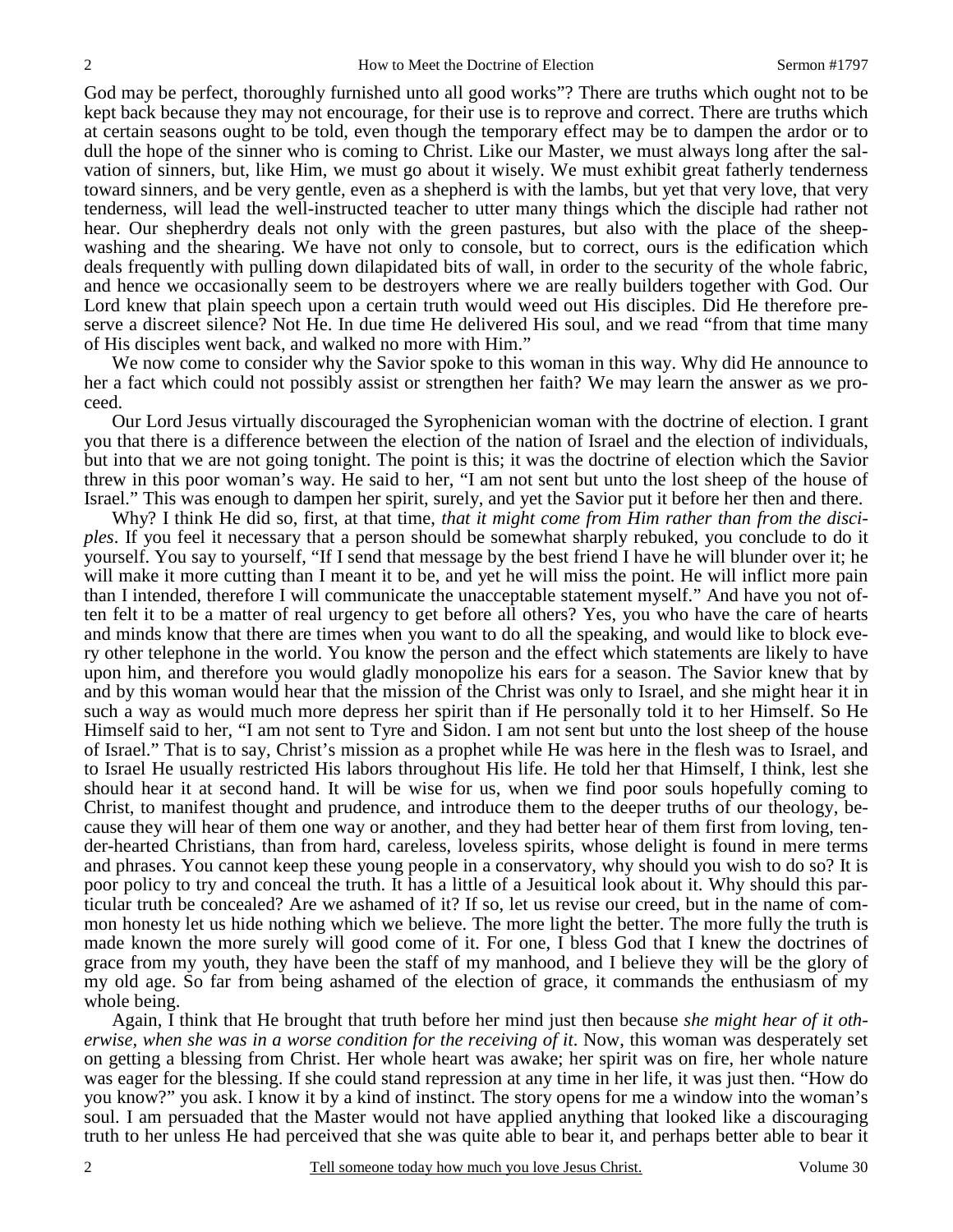*then* than upon some future day. I think there is great wisdom in communicating truth to people at a fit time. Did not the Lord Himself say, "I have yet many things to say unto you, but you cannot bear them now"? Just at that time His disciples were unfit to hear those many truths, and therefore the oracle of love was silent for a while. At another time the Savior abounded toward them, as He does toward us, in all wisdom and prudence, and then He made known to them the mystery of His will after a fuller measure. The Lord does not teach us all truth at once, but by degrees He admits us into the chambers of His hidden treasure. You know how a surgeon, when he has operated upon a blinded eye, says to his patient, "Your sight is completely restored, but during the next few days I must ask you to sit in a darkened room. I shall ask you to receive light slowly, that you may retain it surely."

 Infinite is the wisdom of the Holy Spirit in gradually enlightening souls. The Lord does not all at once let the sinner know the full extent of his sin, nor does He give him a full idea of the punishment due to it, nor, I think, does He give him at the beginning all the knowledge he will have of the complete pardon of his sin, and of the innumerable joys which come to pardoned sinners through Jesus Christ their Savior. Little by little, as we must feed newly-born children, not with meat, but with milk, little by little, as you teach the younger scholars in the school. Precept must be upon precept, line upon line, here a little and there a little. His mission to the house of Israel was one of the truths which the Savior saw this poor Canaanite woman would have to learn, and therefore He communicated it to her when she had faith enough to press over all discouragement, and obtain the blessing upon which her heart was set.

 These two things should prove instructive. Now I go on to deal with souls who are somewhat in this woman's case. I shall notice *the discouraging word which has come to them of late,* which is somewhat similar to that which came to her, and then I shall ask them to imitate *the commendable act of this woman* in connection with her discouragement, for though she seemed to be repulsed, she nevertheless came to Christ and worshipped Him. Before concluding, I wish to mention *a few helpful considerations* to any who may be troubled by that great doctrine which I mentioned just now. Come, Holy Comforter, and fill our hearts with heavenly cheer from this glad hour!

**I.** First, then, THE DISCOURAGING WORD THAT CAME TO THIS WOMAN. It was, as I have said, a certain form of the doctrine of election, the unquestioned truth that God designed to bless the seed of Israel by the personal labors and testimonies of His Son Jesus, and that these blessings were not at that time sent to the people of Tyre and Sidon.

 The doctrine of election has been made into a great bugaboo by its unscrupulous opponents and its injudicious friends. I have read some very wonderful sermons against this doctrine, in which the first thing that was evident was that the person speaking was totally ignorant of his subject. A little knowledge would have made our author hesitate and deliberate, and therefore it was like Saul's armor to him, he had rather proceed in his naked folly. The usual way of composing a sermon against the doctrine of grace is this—first exaggerate and belie the doctrine, and then argue against it. If you state the sublime truth as it is found in the Bible, why, you cannot say much against it, but if you collect a number of silly expressions from hot-headed partisans, and denounce these, your task will be easier. Dress up the doctrine like an effigy, and then burn it! What a wonderful deal has been done by men in burning figures of their own stuffing! Nobody ever believed the doctrine of election as I have heard it stated by Arminian controversialists. I venture to say that nobody out of Bedlam ever did believe that which has been imputed to us. Is it remarkable that we are as eager to denounce the dogmas imputed to us as ever our opponents can be? Why do they earnestly set themselves to confute what no one defends? They might as well spare themselves the trouble. Our friends abhor the doctrine as it is stated by them, and we are much of their mind, though the doctrine itself, as we would state it, is dear to us as life itself. They suppose that we never preach the gospel freely to sinners, which thing we never fail to do with freeness which none can excel. Can they tell us how we can improve in gospel preaching, for we should rejoice to learn! They say that if we preach the gospel freely we are inconsistent, to which charge we are at no pains whatever to reply. So long as we believe that we are consistent with Scripture, it never enters into our heads to want to be consistent with ourselves. To hold all revealed truth is our desire, but to compress it all into a symmetrical creed is beyond our expectation. We are such poor fallible creatures that if we were once to fabricate a system which should be entirely logical, we would feel sure that we must have admitted portions of theory and masses of mere guess-work into the singular fabric. In theology we live by faith, not by logic. We believe and are safe, but the moment we begin to speculate we are like Peter sinking in the waves. If we will keep simply to what the word of God says, we shall find in it truths apparently in conflict, but always in agreement. On every subject there is a truth which is set over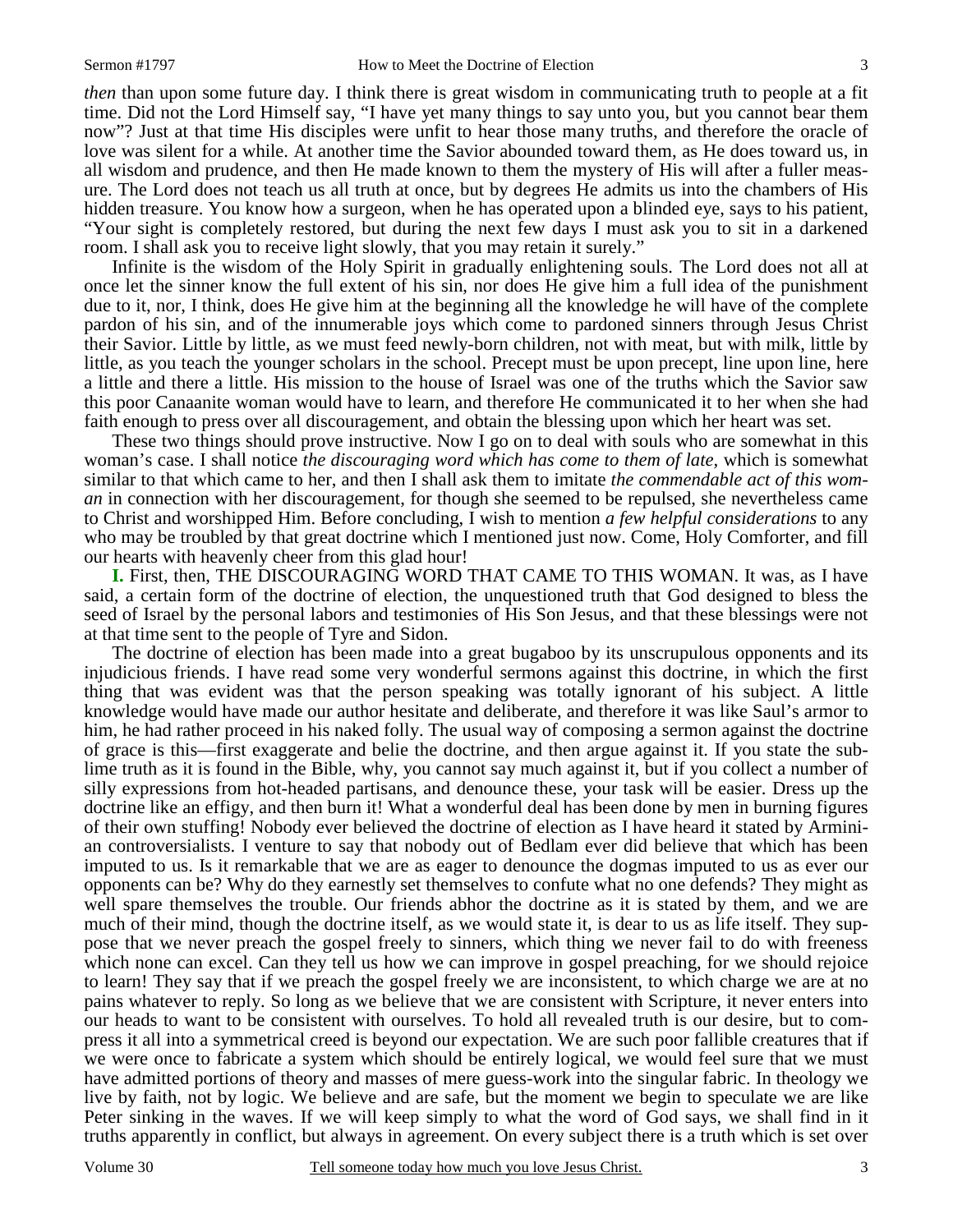against another truth, the one is as true as the other, the one does not take away from the other, nor raise a question upon the other, but the one ought to be stated as well as the other, and the two set side by side. The two relative truths make up the great road of practical truth, along which our Lord travels to bless the sons of men. Some like to run on one rail. I confess a partiality to the two, and I should not like to make an excursion tomorrow on a railway from which one of the rails had been taken.

 It must be sorrowfully admitted that the doctrine of election has discouraged many who were seeking the Savior, but the truth is that *it ought not to do so*. Viewed aright, it is a royal herald arrayed in silk and gold, freely announcing to the unworthy that the King receives sinners, according to the good pleasure of His will. How it has encouraged some of us! What marrow and fatness it is to us now that we have found the Lord! We feed upon it as upon a divine portion, which sustains, satisfies, and satiates the soul. When I first came to Christ I was perfectly satisfied to be as one of the dogs under the table, but I should not be satisfied to be so now, since the Lord has called me to a higher place. Now that I have become one of His children, I am as Lazarus was, of whom we read "but Lazarus was one of them that sat at the table with Him." The blessed doctrine of election is to my soul as wines on the lees well refined. It is a better, deeper, and more glorious fact of divine love than I ever hoped to realize. "He asked for water, and she gave him milk; she brought forth butter in a lordly dish." We asked for pardon, but He gave us justification, we asked for a little mercy, but the Lord gave us boundless grace, yes, grace upon grace, saying—"I have loved you with an everlasting love: therefore with loving-kindness have I drawn you." Did a sinner really know the doctrine of the choice of grace he would not run away from it, but he would be inclined to run into its arms.

 Yet to many it does seem to be as that black side of the cloud which the Lord turned upon the Egyptians, and therefore I am going to notice the discouragement as Christ put it before this woman. He said to her, first, "I am not sent but unto the lost sheep of the house of Israel." "I am sent," He seemed to say, "to the Jews. I am sent to the house of Israel, but I am not sent to you." That great truth she would have been sure to find out sooner or later, and if she had found it out later, she might have feared that the cure of her daughter would be taken away from her because it had been received contrary to the mission of the Messiah. Jesus lets her know this hard truth at once, so that it may not worry her afterwards. When she did obtain the cure of her daughter, He would have her know that it was given openly and aboveboard, and not by a blunder of pity, or an oversight of charity. She was to be once and for all assured that the Lord Jesus had not forgotten Himself—that He knew all about the limitation of His commission during His mortal life, and that in overstepping it He knew what He was doing, and had not been wafted beyond Himself by the impetuosity of His spirit.

 Now, there is such a thing as *the choice of God*. The Lord has a people who are redeemed from among men. The Lord Jesus has a people of whom He has said, "Yours they were, and You gave them to Me." Some are ordained unto eternal life, and therefore believe in the Lord Jesus Christ. Does this fact discourage you? I do not see why it should. Why should you not be among that number? "But suppose that I am not?" asks one. Why do you not suppose that you are? You do not know anything about it, therefore why suppose at all? To give up supposing would be a far more sensible thing than to brew for yourself a deadly potion of despair out of the worthless husks of mere supposition. I have enough to do to bear up under fa*c*ts, without overloading myself with conjectures. What God has not revealed, we are not bound to know. Indeed, it would seem better for us to be in ignorance where the Lord grants no information. The Lord has chosen a people to be saved, and I am glad to think that He has done so, for none can prove that I am not of the number. If there are some whom God will save, then I know also who they are, for He tells me that they are such as repent of sin, confess it, forsake it, and believe in the Lord Jesus Christ unto eternal life. These same things would my soul desire to do, and when I do so, I know that I am of the chosen number, and shall be saved. What is there in this to discourage a soul? Yet it does discourage some. When people are in the dark they are afraid of anything, everything! Nothing!! "There were they in great fear, where no fear was." Once get a person into a low and nervous state, and the fall of a leaf suggests an avalanche, the least shadow of a cloud foretells the total extinction of the orb of day, while a drop of rain is the commencement of the final conflagration! "Odd expression," you say. Yet it is not as singular and outrageous as many of the inferences drawn by a resolute despondency. Alas, for these troubled ones, they feel that they cannot be saved because there is an Israel whom God has chosen to be saved!

 Our Lord put before this woman something worse than the positive fact of the choice of Israel; he declared *the negative side of the sacred choice*. He said, "I am not sent but unto the lost sheep of the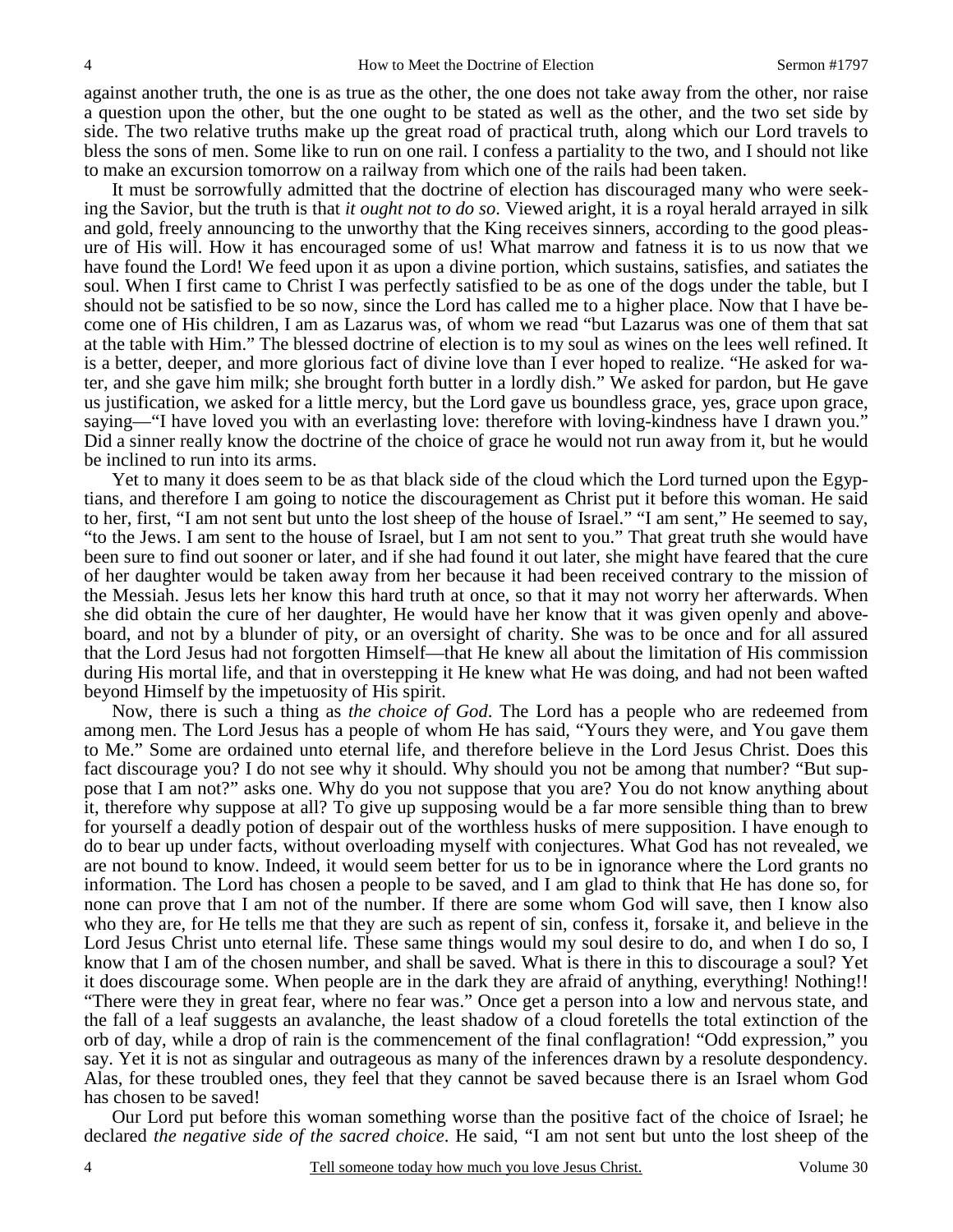house of Israel." It is very little that you and I who are ministers of the gospel have to do with preaching about what Christ is not sent to do. Here I fear that unrenewed minds, armed with a pitiless logic, have sinned grievously against the love of God. Truth treated scripturally is a holy medicine, but treated after the manner of the schools it may sour into a deadly poison. Poor penitent hearts, there is nothing in the divine decree to shut out one of you from hope. "The Lord has not spoken in secret, in a dark place of the earth; He has not said unto the seed of Jacob, Seek you Me in vain." Nevertheless, the Savior did distinctly turn the blackest side of the doctrine to the woman, and said, "I am not sent but unto the lost sheep of the house of Israel."

 What was worse in her case was that she knew that this election, as far as Christ had stated it, *must exclude her*, for He told her that He was not sent except to the house of Israel, and she well knew that she did not belong to that house. She was a Canaanite woman, a native of Tyre and Sidon, and therefore distinctly shut out, and *Jesus Himself had told her so*. That must have made the sentence fall like a death-knell on her ears. If the servants tell us such a thing as that, we can forget it, but if the Master says, "I am not sent but unto the lost sheep of the house of Israel," then the matter ends in blank despair. The poor Canaanite woman might have very logically ended her pleadings, saying, "What more can be done? I cannot go against the word from Christ's own lips." Yet she did not so, but like a true heroine she pressed her suit even to the joyful end. You see her cause for discouragement was much worse than yours can ever be, for you do not know that you are shut out, there is nothing in your race or city which excludes you. Moreover, Christ has never told you that you are shut out. I do not think that any minister has ever told you so, and if you have ever gathered from any ministry under heaven that there is no hope for you, you have no right to come to such a conclusion. In my soul's intent I have never desired the discouragement of a single soul among you all. Far rather I would die that you might live. But if you have copied out bitter words, and have come to wretched conclusions, then I would urge you to be as sensible and as brave as this woman was, who, when she had not gathered it from ministers, but had received it from Christ Himself that He was not sent to such as she was, yet nevertheless persevered, and pressed forward, and came to Him and worshipped Him, saying, "Lord, help me."

 Some may say to me this evening—"Why talk about this difficulty at all?" I talk about it because it exists. It frets and worries many minds. Many are troubled, and the servants of God must deal with their trouble. Gladly enough I would let these fears alone if they would let my people alone. The stern fact of predestination meets most men somewhere or other, even in the paths of philosophy it is not escaped, and when it comes darkly over truly gracious souls, much of its power for mischief will lie in the ignorance of the person assailed. If we were better instructed we would probably find no mystery where all is mystery now. Men forget that the ordination of God deals with everything, not only with the spiritual, but quite as certainly with the natural world. Yet they never allow it to interfere with their labor for bread, their struggle for wealth, or their race for fame. Why should they dissociate the matter of salvation from the ten thousand affairs which are encompassed in the same ring? Why will men act in other matters according to common sense, and upon this matter make molehills into mountains? They fancy that the will of God settles one or two matters, and leaves all the rest loose, they dream that it takes away free agency and responsibility, and makes men into machines. They cannot understand that divine plan which interferes with no will of man, and yet secures the will of God, nor can they see how everything proceeds by the free agency of the creatures as much as if there were no God, and yet God rules over all. I wish that this subject did not vex men, but it is idle to wish. It has vexed them from the beginning, and will vex them even to the end. As we cannot alter facts we must deal with them. Dear troubled souls, Jesus would have you come to Him without fear. He invites you to trust in Him, yes, more, He commands you to believe on His name. Nothing He has thought, or ordained, or purposed, or predestinated has any tendency to drive you from Him. Whatever predestination may or may not be, this one thing, is sure—"Christ Jesus came into the world to save sinners." Everything beckons towards His cross, and Himself. Come, and let nothing hinder you even for a single hour.

**II.** Now, observe THE COMMENDABLE ACT OF THIS WOMAN. In considering what she did, we shall come to the practical part of the subject. And I notice that she did not attempt for a single moment to deny what Jesus had said. He said, "I am not sent but unto the lost sheep of the house of Israel," and she did not reply, "Lord, that is not true." She did not question anything which Jesus asserted, that would have been gross presumption on her part. She did not quibble, or object, or raise opposition. She accepted what Jesus said without any argument whatever. She did not attempt to say that it was unjust that the Christ of God should come only to the house of Israel. She did not assert, as some have shame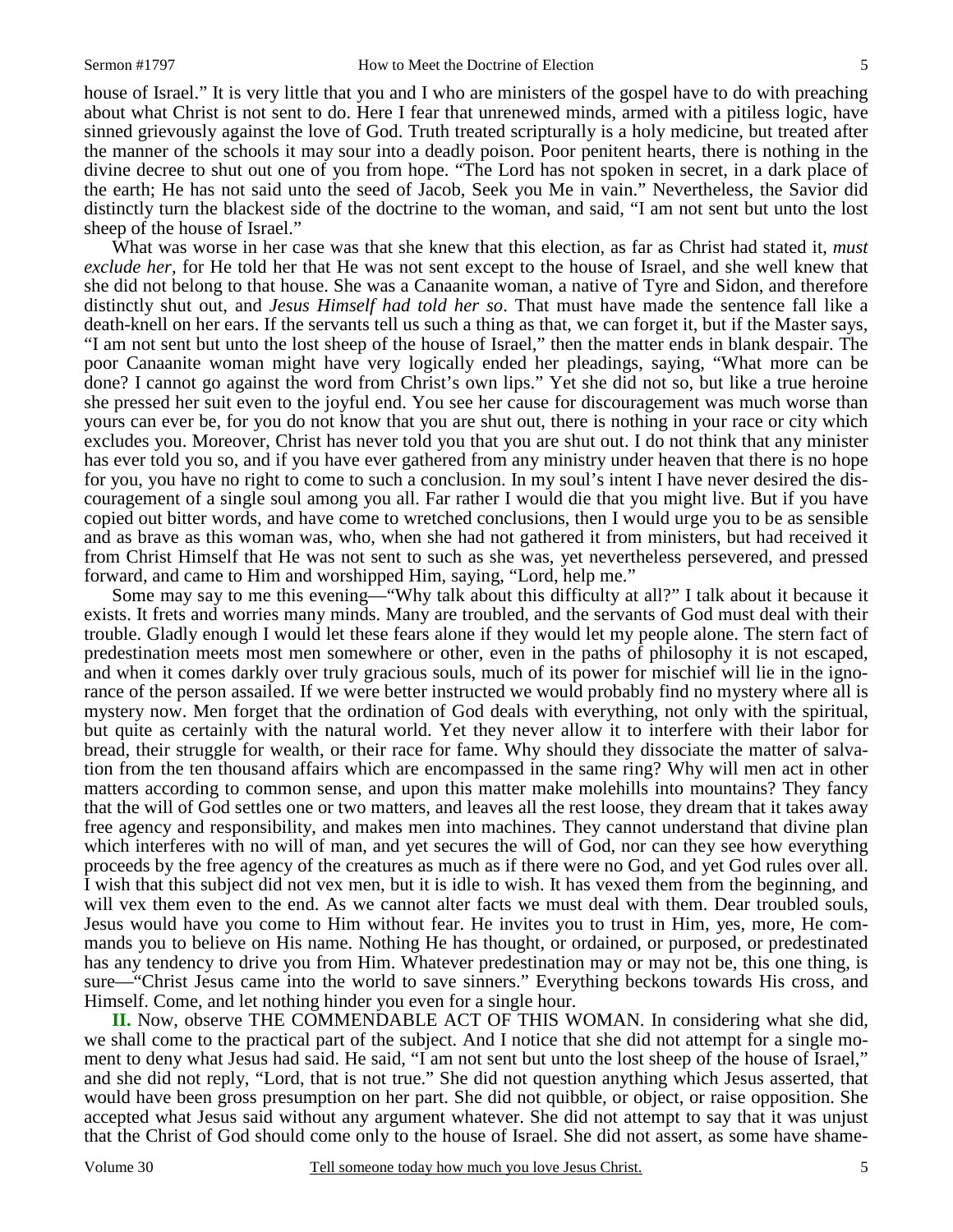lessly done, that God should deal with one as with another, or else He would be a respecter of persons. All that kind of thing, which we have heard so often, was far from her mind. She was silent and submissive as to the Savior's speech. She did not even argue that surely, in her solitary instance, she might be permitted to break through the regulation. She did not argue at all. She left the truth, which to her was dark, in the keeping of Him whose name is light. She sees the black cloud, but she passes through it, feeling that it cannot be anything more than a cloud, and so she comes to the Savior's feet, and cries, "Lord, help me. I do not understand this. I am all in a fog, and all in a muddle. Lord, help me. Lord, I do not ask to understand, but I do cry for help. Enable me to believe, and to receive the blessing, let the dark truth say what it may."

 Many persons are so weak in judgment that if they have to do battle with a difficulty before they can be saved they will perish in the attempt. Oh, poor heart, do not battle with a difficulty at all! Leave it alone. If it is a great truth *for men,* and you are nothing but *a babe,* and hardly that, do not choke yourself with man's meat. If a great mystery, meddles with you, then fly to Jesus Christ for relief from it, with this prayer in your mouth, "Lord, help me. I am in a difficulty, help my understanding, I am despondent, help my heart, but especially, I am full of iniquity, help my poor and sorrowful case, and do for me what I cannot do for myself. Save my soul and deliver me."

 Now, then, we have seen what she did not do, and in this she is admirable, let us see what the woman actually did. She came to Jesus. Read the words, "Then came she and worshipped Him."

 First, *she came to Jesus,* and did not go round about. She came not to Peter, or James, or John, but she came to Jesus. She did not stand still and cry, as she had done before from a distance, crying unto Him, but she came to Jesus, drew near to Him, grasped Him, I do not doubt she fell at His feet as though she would have held Him. She came to Jesus. Now, from everything beneath the heavens, poor soul, fly to the living, personal Christ. There is such a One now living as Jesus Christ, the Savior of sinners, whose delight it is to deal with the sicknesses, infirmities, and diseases of men. Do not, I pray you, stop in doctrines, or in precepts, or in ministers, or in services, but come straight away to Christ—the living, personal Savior, anointed of the Lord. Your hope lies in Him. "Which way shall I go?" you ask. If it were a matter of physical coming, I know that if the road were long and dreary, you would start upon it tonight without delay. But it is a mental coming. You are to come to Jesus, not with feet and legs, but with mind and heart. Remember that there is such a Person. Consider Him. Think of Him. Believe Him. Reverence Him, for He is the Son of the Highest. Trust Him, for He is "mighty to save." This is coming to Him. Since He is a Savior, let Him fulfill His office upon you. You greatly need saving, give Him the opportunity of showing what He is able to do. Say within your soul, "I am the chief of sinners, lost, ruined, and undone. Behold, I come to Him. If I perish, I will perish trusting in Him." It cannot be that a soul can die relying upon Jesus, sooner shall heaven and earth pass away than Jesus fail to save the soul that trusts in Him.

 The woman came to Jesus immediately that He uttered His words of discouragement. We read in the text, *"Then* came she." "Then came she and worshipped Him." What, *then?* When He seemed to drive her away? Then? Why, He had just told her that He was not sent to her. "*Then* came she." He had just uttered a most mysterious and discouraging truth, but, "*Then* came she." That kind of faith which comes to Christ only on a summer's day among the lilies of the field is not of much account. Flowers and butterflies and all things which come of the calm and the bright are soon gone, we need a hope which can survive the frost. That is the sort of faith which comes to Jesus in the middle of winter, when the cold devours, and the fierce blast prowls among the snowdrifts. That is the faith which saves the soul—the faith which ventures to the Savior in spite of all weathers. Saving faith learns to credit contradictions, to laugh at impossibilities, and to say, "It cannot be, but yet it will be."

 Our poor friend who was buffeted by our Lord's word was secretly upheld by the sight of His person. What can a word be compared with a person—compared with such a person as that of Jesus, the Sinner's Friend? She believes *Him* rather than His way of speaking. He says that He is not sent, but there He is. He says that He is not sent but to the lost sheep of the house of Israel, and yet *there He is*. He has come here where there is none of the house of Israel. She seems to say to herself, "Whether He was sent or not, here He is. He has come among Tyrians and Sidonians, and I have come to Him, therefore He is not kept from me by His commission. I do not understand His language, but I do understand the look of His face, I do understand His manner. I do understand the winsomeness of His blessed person. I can see that compassion dwells in the Son of David. I am sure that He has all power given to Him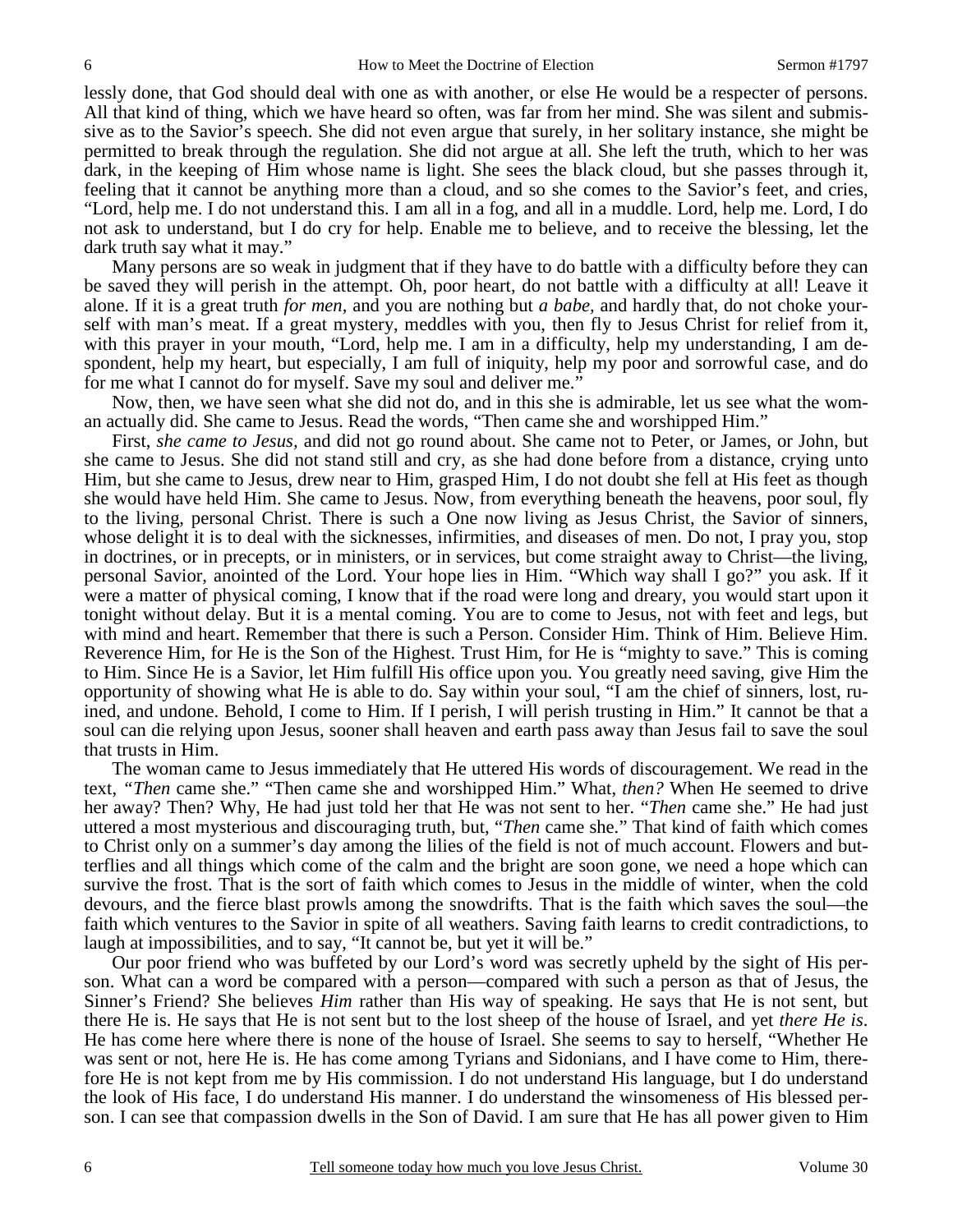Now, soul, is this the darkest night that ever was over you? Come to Jesus now. Are you quite sure that your case is hopeless, quite certain that your doom is sealed? Have you written out your own death warrant? Have you made a covenant with death and a league with hell? Do you feel sure that you will be damned before the morning light breaks on you? Then come to Jesus Christ *now*. *"Then* came she." That is the thing—to come to Christ when He has a drawn sword in His hand, as Bunyan puts it—to come to Christ when He frowns—to come to Christ when everything says, "keep back." "Then came she." Brave woman! I will even do the same.

 But now notice how she came. "Then came she *and worshipped Him."* My heart greatly rejoices. I wish I could picture the scene. She did not stop to work out the difficult question with which He posed to her, but she looked at Him, and she came to Him, and when she got near to Him she did the best thing she could—she worshipped Him. Down she went on her face before Him, and when she looked up it was with a look of reverent awe and childlike confidence. Blessed be His name, if we cannot understand Him we can worship Him.

 Now, you have been thinking about yourself, and the more you do this the more you will despond and despair. No possible comfort can come to you by that road. If I were you, I would give up that task, and begin to think about Jesus, the Son of God, and the Savior of men. "Oh, but I am such a sinner!" Yes, and He is such a Savior. "Sir, I am so black!" But He is able to make us whiter than snow. "Alas, I greatly deserve His curse!" Yes, but He was "made a curse for us: for it is written, Cursed is every one that hangs on a tree." By death the Lord has put that curse away. Behold Him then upon the cross removing human sin, and see if you cannot copy the woman's example—"Then came she and worshipped Him." Now, try, poor timorous spirit—try and worship. This is a homage which a humble heart can render in acceptable style. A self-conceited heart will do anything sooner than worship. Pride, and self, and rebellion cannot worship, but humble hearts are happy in the deed. Oh, that you would now bow with me before the Lamb of God! Worship Him now! "Blessed Son of God! Blessed Son of God! that ever You should become man for men, and die in the sinner's place! Oh, Your love! Your wondrous love! And You have gone up into glory now. You sit at the right hand of God, and there I worship You as my Lord and my God. If I may not call You my Savior, yet You shall be my God. If I may not rejoice in You, at least I will worship You." This is holy talk. It has a perfume about it which the Lord loves. That way faith will come to you. That way life and peace and rest will come to you. This trembling Canaanite "came to Him and worshipped Him," follow her and share her blessedness.

 Then, notice *her prayer*. One has well observed that if you were on a rotten piece of ice, and you could not get to the shore, or feared that you could not, one of the very best ways would be to go down on all fours and try to crawl along as gingerly as you could, and try to get off the ice and somehow onto the shore. This woman so proceeds. She seems to fall flat upon that awful truth which she cannot understand. She adores and worships and reverences Him that spoke it, and thus she spreads out her weakness upon every possible resting place, and comes safely to shore. "Lord," she says, "help me. Oh, do not put me back, but help me. Lord, do not leave me, but help me. Whatever You have to say to me, say it, and I will worship You while You say it—

### "*Though You slay me, I will trust, Praise You even from the dust,"*

but, Lord, help me." My dear hearer, do that, and do it *now*. No doctrine will trouble you long, I am sure it will not. On the contrary, you will inquire why you ever let it trouble you. Do you ever let predestination trouble you in the matter of your daily business? Tomorrow you hope to make a few shillings at your daily calling, but it may be that you will not, you may lose it. Why do you not say to yourself, "It may be that the providence of God has arranged that I shall not earn anything to-morrow; therefore I shall stay at home and do nothing"? Why, you are not such a fool. You will take down your shop shutters, display your goods, and do your best, or you will go out to your calling and look for your usual wage. Let the providence of God do what it may, your business is to do what you can. So is it with a poor seeking soul; that soul's business is to let the Lord do what He wills, but meanwhile to cry, "Lord, help me." Wholly submissive, but heartily adoring, lie at Jesus' feet and believe that this divine Savior must and will save every soul that hangs upon Him. This is the way of wisdom; follow it. God help you to do so, and to do so at once.